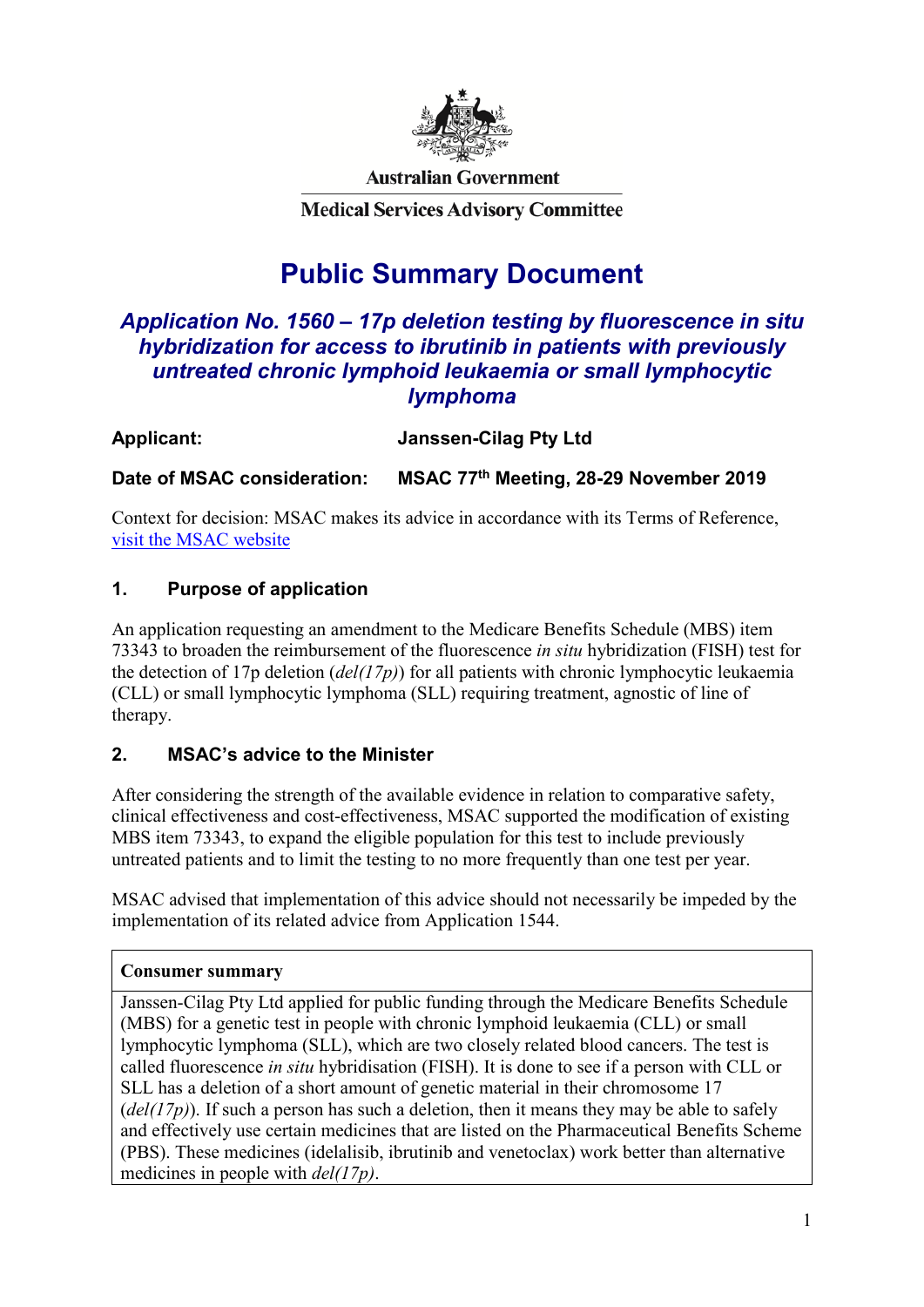### **Consumer summary**

People with CLL or SLL who have *del(17p)* and who did not respond to or no longer respond to one or more other cancer treatments before can already get idelalisib, ibrutinib and venetoclax through the PBS. This is called second-line treatment.

This application was for FISH testing in people who have never been treated before for CLL or SLL. Ibrutinib would be the first treatment they have (called first-line treatment). MSAC considered the evidence and advised that FISH testing at the time that a patient's CLL or SLL is diagnosed is sufficiently accurate to help determine eligibility for first-line ibrutinib.

The application depended on whether the Pharmaceutical Benefits Advisory Committee (PBAC) decided to fund ibrutinib on the PBS as first-line treatment. In November 2019, PBAC recommended ibrutinib be listed as a first-line treatment.

### **MSAC's advice to the Commonwealth Minister for Health**

MSAC supported public funding of FISH testing for *del(17p)* for people who have just been diagnosed with CLL or SLL, so they can access first-line ibrutinib on the PBS.

### **3. Summary of consideration and rationale for MSAC's advice**

This application was to extend *del(17p)* testing by fluorescence *in situ* hybridisation (FISH) to patients with a new diagnosis of chronic lymphoid leukaemia (CLL) or small lymphocytic lymphoma (SLL) for access to ibrutinib. Testing is currently available for patients with relapsed or recurrent CLL or relapsed or recurrent SLL to access idelalisib, ibrutinib or venetoclax (MBS item 73343).

MSAC noted that, in November 2019, the Pharmaceutical Benefits Advisory Committee (PBAC) made a positive recommendation for extending the listing for ibrutinib to previously untreated patients with CLL or SLL with *del(17p)*.

MSAC noted that this was a minor application that had bypassed its Evaluation Sub-Committee (ESC). This is because MSAC has already accepted the comparative safety, clinical effectiveness and cost-effectiveness for this type of genetic testing at a later time point of CLL or SLL (MBS item 73343). MSAC confirmed that FISH testing using a threshold level of **redacted**% of nuclei in the sample harbouring the deletion was the "evidentiary standard" for this application (that is, the test methodology used to determine *del(17p)* status as part of the eligibility criteria into the clinical study supporting the clinical effectiveness of ibrutinib in first-line CLL or SLL) and also the approach most widely used currently in Australian pathology laboratories.

MSAC noted there is a concurrent application (Application 1544) for using genome-wide microarray (GWMA) technology which can detect *del(17p)* amongst many other pathogenic variants. MSAC accepted that microarray testing may eventually supersede FISH, but noted that FISH is still suitable for detecting *del(17p)* as per this application.

MSAC considered the current fee of \$230.95 to be too low to cover the true cost of the test as is it currently performed as part of a CLL panel. However, since FISH may eventually be superseded by microarray testing, MSAC considered it suitable to leave the fee as is until such time as its related advice from Application 1544 is implemented.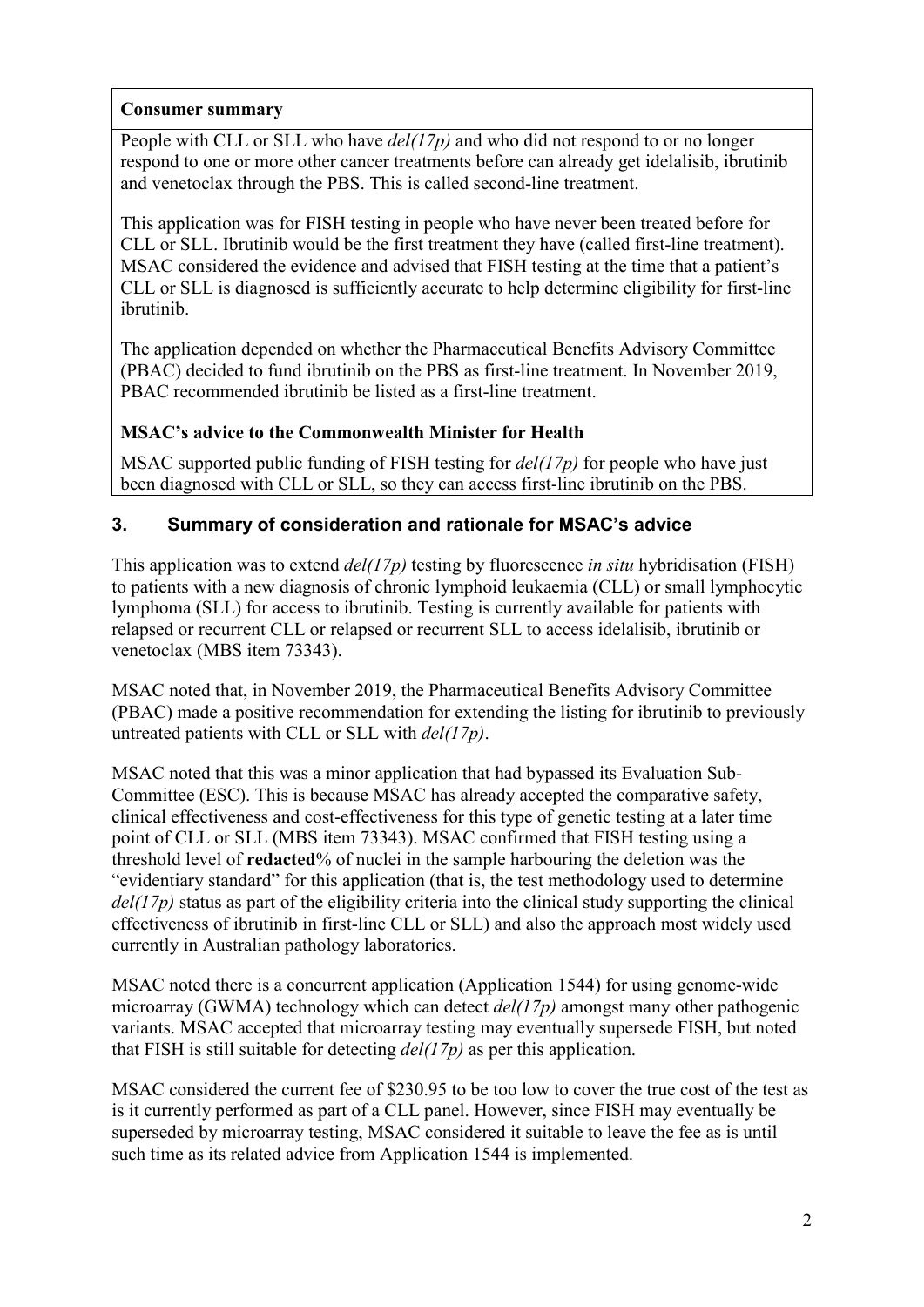MSAC considered that retesting is not necessary after a positive test result, but that there is a need to retest after a negative result at each relapse, as per the International Working Group on CLL guideline. MSAC therefore advised that such testing be limited to no more frequently than one test per year. MSAC advised that, as a result of supporting more than one test per patient, the net financial estimates in the application need not be further adjusted for any decreases in the current low MBS billing rates for *del(17p)* testing after relapse.

MSAC supported the following wording changes (in red) to the descriptor for MBS item 73343. MSAC supported including lymph node tissue, in line with the type of samples likely taken during initial diagnosis.

MBS item 73343 Category 6 – PATHOLOGY SERVICES Detection of 17p chromosomal deletions by fluorescence in situ hybridisation, in a patient with relapsed or refractory chronic lymphocytic leukaemia or small lymphocytic lymphoma, on a peripheral blood, or bone marrow sample or lymph node tissue sample, requested by a specialist or consultant physician, to determine if the requirements for access to idelalisib, ibrutinib or venetoclax on the Pharmaceutical Benefits Scheme are fulfilled. Fee: \$230.95 Benefit: 75% = \$173.25 85% = \$196.35

# *Other issues*

MSAC noted the PBAC's request to consider tumour protein 53 (*TP53*) testing in this context, as patients with CLL or SLL with a *TP53* mutation carry a similar poor prognosis as patients with *del(17p)*. The *TP53* gene is located on chromosome 17p. Thus, *TP53* function is lost in patients with *del(17p)*, but patients may lose *TP53* function even with an intact chromosome 17p due to other types of mutations. FISH can detect translocations and insertions/deletions, but is unable to detect other types of genetic variations. In this context, MSAC also considered including immunoglobulin heavy chain (*IGHV*) hypermutation status, as this has favourable prognostic value for patients with CLL or SLL. However, MSAC advised that a separate application for *TP53* and *IGHV* genetic testing be prepared to cover patients with CLL or SLL, as genetic sequencing is required to detect these mutations and so cannot be considered under the current application, which is for FISH. There is also a need to consider the optimal timing of these test alternatives, noting the small incremental yield of the proposed additional testing.

### **4. Background**

In April 2017, MSAC supported the listing of *del(17p)* testing as a codependent test to support access to the kinase inhibitors idelalisib and ibrutinib, which were both earlier recommended by PBAC for listing on the PBS for the treatment of patients with relapsed or refractory CLL or relapsed or refractory SLL whose disease is characterised by a chromosome 17p deletion (see PSD for Application 1456, MSAC 69th Meeting, 6-7 April 2017).

In November 2018, MSAC supported amending MBS item 73343 to include *del(17p)* deletion testing in patients with relapsed or refractory CLL to determine access to venetoclax under the PBS (see PSD for Application 1456, MSAC 74th Meeting, 22-23 November 2018).

### **5. Prerequisites to implementation of any funding advice**

The Applicant stated that the FISH test is widely accessible in Australia, and in clinical practice the test would be requested by specialists or consultant physicians (haematologist/oncologist), and qualified pathologists in National Association of Testing Authorities (NATA) accredited pathology testing laboratories would deliver the service. The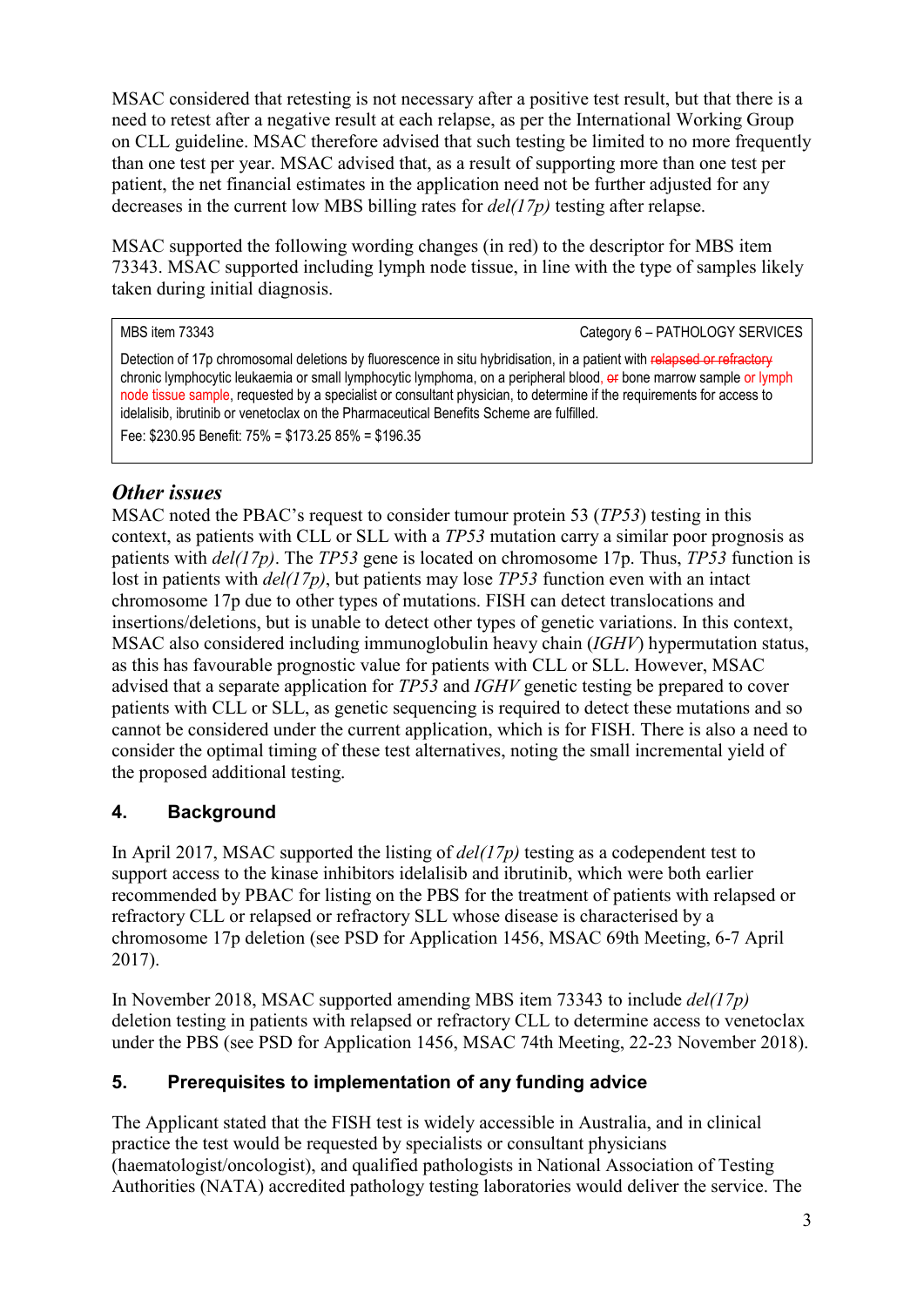Royal College of Pathologists of Australasia (RCPA) accredits laboratories for pathology training, approves supervised training undertaken in an accredited laboratory and conducts examinations leading to certification as a qualified pathologist and Fellow of the College (FRCPA).

The Applicant confirmed with the RCPA and the Australasian Society of Diagnostic Genomics (ASDG) that a quality assurance program, run by these pathology groups is already in place for FISH testing in NATA accredited laboratories. The QAP module qualitatively assesses laboratory performance in the detection of *TP53* deletions at *17p13.1* in CLL using FISH [\(https://rcpaqap.com.au/product/molecular-haematology-module-12/\)](https://rcpaqap.com.au/product/molecular-haematology-module-12/).

Based on this information provided by RCPA and ASDG, the Applicant advised that FISH testing for *del(17p)* in previously untreated patients with CLL or SLL would be covered by the existing QAP as it will be conducted in the same NATA accredited laboratories, by the same pathologists, and according to the same standards as per current practice for patients with relapsed or refractory CLL or relapsed or refractory SLL.

### **6. Proposal for public funding**

The proposed amendment to MBS item 73342 is summarised in Table 1.

The Applicant's proposed amendment would broaden the reimbursement of the FISH test for the detection of *del(17p)* for all patients with CLL or SLL requiring treatment, agnostic of line of therapy. Note the fee and benefit remain unchanged to the current MBS item 73343.

#### **Table 1 Proposed amendment to MBS item 73343**

| Category 6 - PATHOLOGY SERVICES                                                                                                                                                                                                                                                                                                                                                                                                                     |
|-----------------------------------------------------------------------------------------------------------------------------------------------------------------------------------------------------------------------------------------------------------------------------------------------------------------------------------------------------------------------------------------------------------------------------------------------------|
| Proposed item descriptor:                                                                                                                                                                                                                                                                                                                                                                                                                           |
| Detection of 17p chromosomal deletions by fluorescence in situ hybridisation, in a patient with chronic lymphocytic<br>leukaemia or small lymphocytic lymphoma, and testing is via a peripheral blood, or bone marrow or lymph node tissue<br>sample, requested by a specialist or consultant physician, to determine if the requirements for access to ibrutinib,<br>idelalisib or venetoclax on the Pharmaceutical Benefits Scheme are fulfilled. |
| Explanatory notes: This test is not intended for monitoring purposes.                                                                                                                                                                                                                                                                                                                                                                               |
| This item number should not be used more than once per year per patient.                                                                                                                                                                                                                                                                                                                                                                            |
| Fee: $$230.95$ Benefit: 75% = \$173.25 85% = \$196.35                                                                                                                                                                                                                                                                                                                                                                                               |
| Source: Table 3.1, p7 of the Minor Submission                                                                                                                                                                                                                                                                                                                                                                                                       |

#### *Pre-MSAC response*

The Applicant responded to the PBAC request for advice from MSAC on the following questions:

#### *Whether to extend the proposed PBS restriction to include TP53 mutations as an alternative to del(17p)?*

The Applicant supported the inclusion of this test outcome in the proposed PBS restriction wording provided that broadening the restriction to include the *TP53* mutation positive population would not negatively impact the timing of the PBS listing of ibrutinib in the requested *del17p* population and the MBS listing of the FISH test for *del(17p).*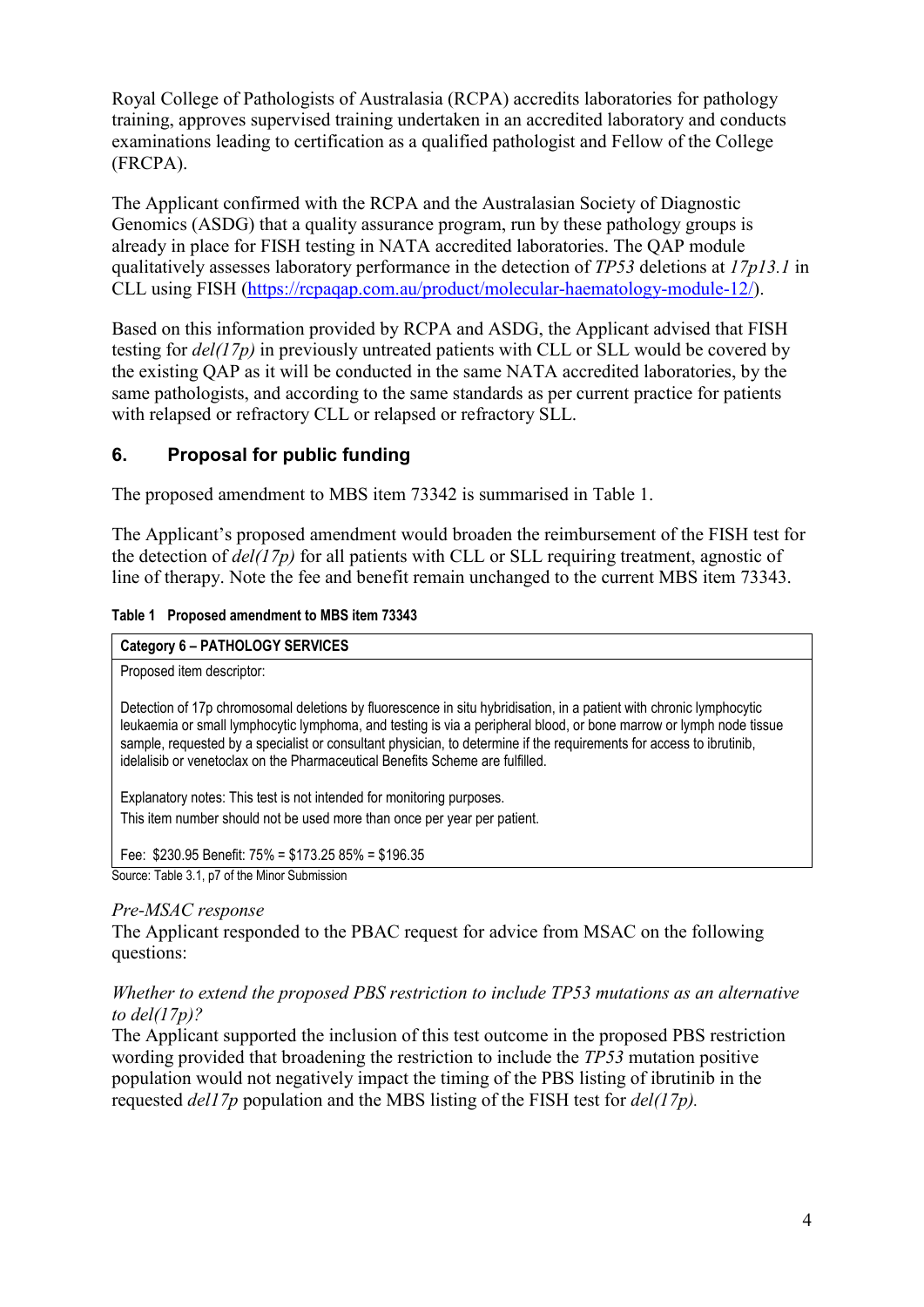### *Whether to limit the proposed extension to the restriction to those TP53 mutations detected by this method or to be method agnostic?*

The Applicant stated it would support the PBS restriction criteria wording for ibrutinib to be method agnostic. Below are its two options of suggested wording under the clinical criteria for this scenario:

- 1. The patient must show evidence of one or more 17p chromosomal deletions and/or *TP53* mutations as demonstrated by an appropriate test. The presence of 17p deletion and/or *TP53* mutation without any signs of active disease is not an indication for treatment. *OR*
- 2. The patient must show evidence of one or more *TP53* aberrations as demonstrated by an appropriate test. The presence of *TP53* aberrations without any signs of active disease is not an indication for treatment.

### *… the likely increase in the proportion of patients eligible for ibrutinib via the proposed restriction beyond relying on del(17p) alone?*

Consistent with the pre-PBAC response, the Applicant proposed that, should the PBS listing for ibrutinib include both *TP53* mutations and *del(17p)*, the prevalence be adjusted to **redacted**%.

*Whether consideration should be given to modifying the existing PBS restrictions which mention "Evidence of one or more 17p chromosomal deletions demonstrated by fluorescence in situ hybridisation (FISH)" for medicines in CLL or SLL?*

The Applicant stated that, should the MSAC and the PBAC agree that the PBS restriction wording for IBR be agnostic to testing methodology, it would seem appropriate that other existing PBS listed restriction wording for other medicines which specify *del(17p)* and/or *TP53* mutations be modified.

# **7. Proposed intervention's place in clinical management**

The modifcation of existing MBS item 73343 to allow FISH testing for the detection of *del(17p)* for all patients with CLL or SLL requiring treatment, regardless of treatment line, would enable the identification of patients with a high clinical need who would benefit from first-line treatment with ibrutinib instead of chemoimmunotherapy, whilst also identifying patients with a normal karyotype who may otherwise be managed with chemoimmunotherapy.

# **8. Comparative effectiveness**

### *Evidentiary standard*

The application stated that patients enrolled in the pivotal trial of first-line ibrutinib (iLLUMINATE) must have documented *del(17p)* by Vysis CLL FISH Probe Kit (Abbott Molecular Inc). A threshold level of **redacted**% to determine *del(17p)* was used at the screening stage into the trial. This means that the patient tested positive for *del(17p)* if more than **redacted**% of nuclei in the sample harboured the *del(17p)*.

This FISH test and threshold is the same as that used to support the existing MBS item.

# **9. Financial/budgetary impacts**

An epidemiological approach was utilised to estimate the utilisation of the FISH test if it was reimbursed for the detection of *del(17p)* in patients with previously untreated CLL or previously untreated SLL (Table 2).